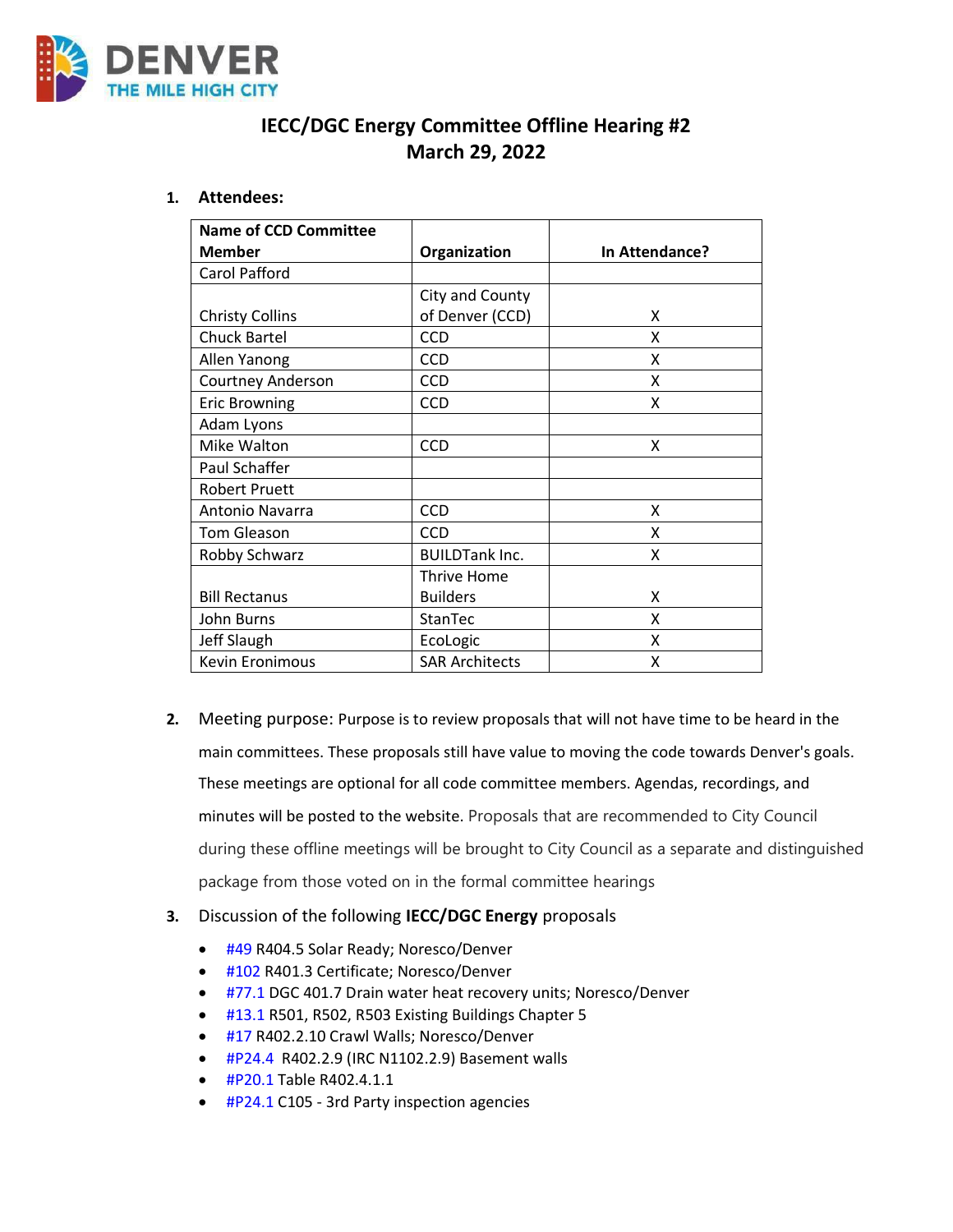### **4. [#49](https://www.denvergov.org/files/assets/public/community-planning-and-development/documents/ds/building-codes/code-adoption/amendment-proposals/iecc/iecc_r404.5_res.pdf) – R04.5 Solar Ready**

### Discussion:

- Proponent: BUILDTank/Noresco
- This proposal is not asking that or requiring that a home have solar but is listing out provisions to make the home ready to receive solar sometime in the future there. So it lists out the different requirements for how to adequately provide the house, the resources it needs to get solar in the future and install those things at a time where it makes sense to install it during the new construction period.
- The group is supportive of moving forward with this proposal as drafted. No one opposed

### Action Item:

b. Move forward with proposal as drafted – Noresco to move this proposal forward

### **5. [#102](https://www.denvergov.org/files/assets/public/community-planning-and-development/documents/ds/building-codes/code-adoption/amendment-proposals/iecc/iecc_r401.3_res.pdf) – R401.3 Certificate**

### Discussion:

- Proponent: BUILDTank/Noresco
- Changes made to make sure this proposal works better for Denver. Certificate tracks house, not owners of the house. If house changes hands, new owners know what work has been done and the certificate will be provided at time of final inspection
- Comments: Seems like we're codifying policy and making it easier to enforce.
- The group is supportive of moving forward with this proposal as drafted. No one opposed

### Action Item:

■ Move forward with proposal as drafted – Noresco move this proposal forward

### **6. [#77.1](https://www.denvergov.org/files/assets/public/community-planning-and-development/documents/ds/building-codes/code-adoption/amendment-proposals/dgc/dgc_401.7-drain-water-heat-recovery-units.pdf) – DCG 401.7 Drain Water Heat Recovery Units**

#### Discussion:

- Proponent: BUILDTank/Noresco
- Robby/Proponent: Drain water heat recovery is proven technology ready to be moved to DGC so we can get experience in field and see how this can help us meet our goals.
- Comments: Bottom half of proposal pulled straight from IECC committees, so numbers have been vetted at a national level.
- **■** The group is supportive of moving forward with this proposal as drafted. No one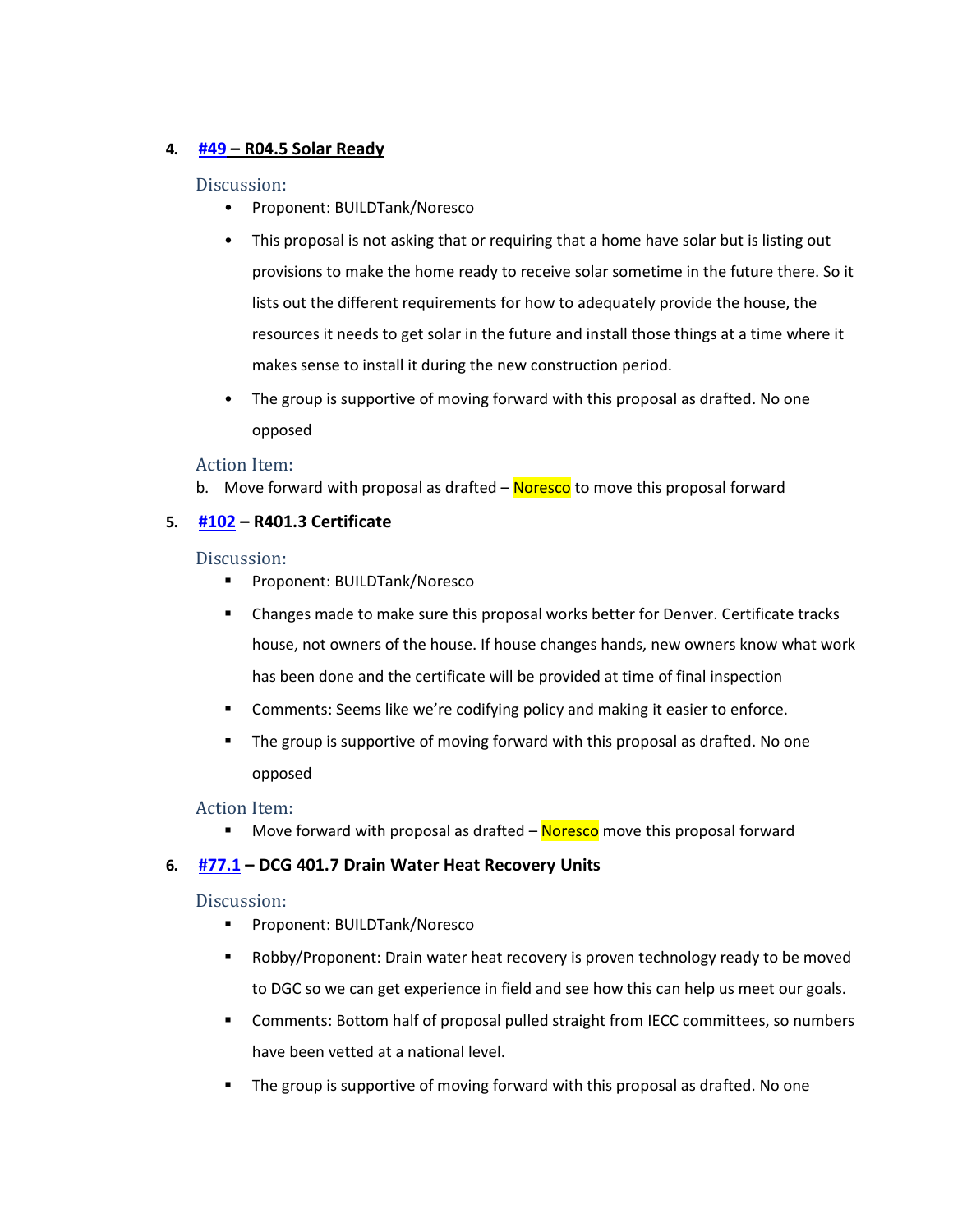### opposed

### Action Items:

Move forward with proposal as drafted  $-$  Noresco move this proposal forward

# **7. [#13.1](https://www.denvergov.org/files/assets/public/community-planning-and-development/documents/ds/building-codes/code-adoption/amendment-proposals/iecc/iecc_r501-503.pdf) – R501, R502, R503 Existing Buildings Chapter 5 – Adds Energy Rating Index**

## **Pathway for Compliance**

### Discussion:

- Proponent: BUILDTank/Noresco
- Robby/Proponent: This will allow us to be able to benchmark the efficiency of homes and their trajectory towards net zero energy. Also gives Denver the option for approved 3<sup>rd</sup> part to do inspections for energy upgrades or additions. Also requires high efficiency lighting from the new homes section into the existing homes section for alterations.
- **•** The group is supportive of moving forward with this proposal as revised. No one opposed

### Action Items:

Move forward with proposal as revised  $-$  Noresco move this proposal forward

## **8. [#17](https://www.denvergov.org/files/assets/public/community-planning-and-development/documents/ds/building-codes/code-adoption/amendment-proposals/iecc/iecc_r402.2.10_res.pdf) – R402.2.10. Crawl Space Walls – How to install crawl space insulation**  Discussion:

- Proponent: BUILDTank/Noresco
- Robby/Proponent: Requirements on how you install a feature that is required by code whether using performance or prescriptive path
- How to install crawl space insulation this proposal is a slight change to address insulation installed on interior and exterior walls to ensure insulation is installed correctly and covering the full crawl space wall.
- It requested that Robby share energy modeling information for group to review to better understand proposal if it makes sense to remove horizontal insulation piece of proposal

### Action Items:

**EXEDBY SCHWARY TO SET AT A FORDIO STARK INCOCO SETABLE INCOCO SETABLE 15 IN SETABLE 15 IN SETABLE 15 INCOCO SE** horizontal insulation removal and continue to consider proposal. To be heard again in future offline hearing.

## **9. [#P24.4](https://www.denvergov.org/files/assets/public/community-planning-and-development/documents/ds/building-codes/code-adoption/amendment-proposals/iecc/iecc_r402.2.9-_irc-n1102.2.9.pdf) – R402.2.9 (IRC N1102.2.9) Basement Walls**